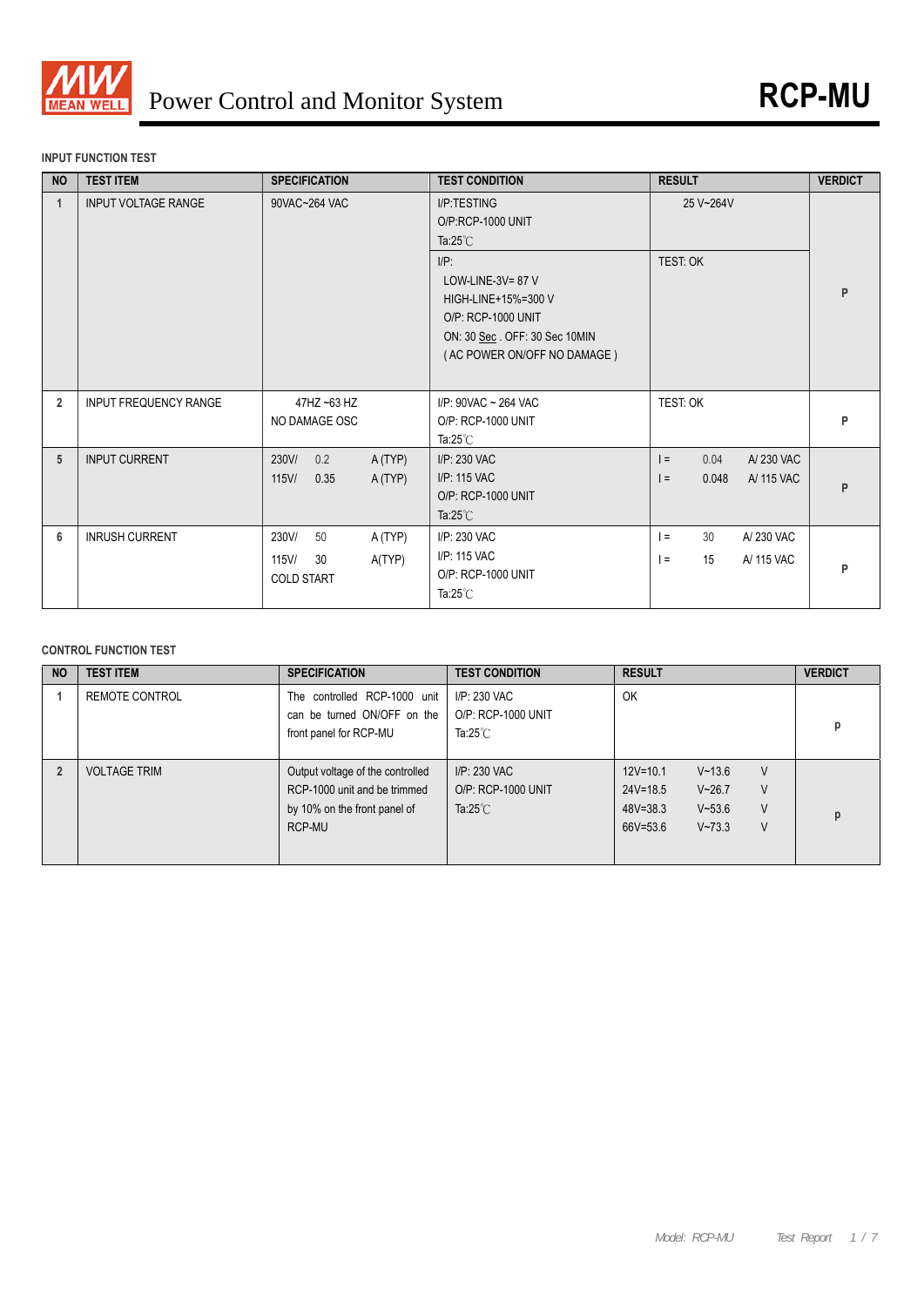

# **TYPICAL USER MANUAL**

| <b>NO</b>      | <b>TEST ITEM</b>                  | <b>SPECIFICATION</b>                                                                                                                                                                                                                                                 | <b>TEST CONDITION</b>                                    | <b>RESULT</b> | <b>VERDICT</b> |
|----------------|-----------------------------------|----------------------------------------------------------------------------------------------------------------------------------------------------------------------------------------------------------------------------------------------------------------------|----------------------------------------------------------|---------------|----------------|
| $\mathbf{1}$   | Monitoring Input                  | RCP-1U Address dip switch<br>setting<br>ON<br>OFF<br>$\overline{1}$<br>5<br>6<br>8<br>Module A Module B Module C                                                                                                                                                     | I/P: 230 VAC<br>O/P: RCP-1000 UNIT<br>Ta: $25^{\circ}$ C | OK            | P              |
| $\overline{2}$ | Alarm<br>Signal<br>Relays Contact | Function<br>Description<br>When input AC fail, relay<br><b>AC Fail</b><br>open, LED lights<br>When output DC fail, relay<br>DC Fail<br>open, LED lights<br>When temperature exceed<br>Temp Trip<br>the limit of temperature,<br>relay open, LED lights               | I/P: 230 VAC<br>O/P: RCP-1000 UNIT<br>Ta: $25^{\circ}$ C | <b>OK</b>     | P              |
| 3              | Mode Select<br>Switch             | To get better display resolution, the correct output voltage of RCP-1000 that is<br>monitored should be chosen. The factory original setting is for 48V models.<br>ON<br>ON<br>ON<br>ON<br>(12V)<br>(48V)<br>(24V)<br>''<br>(66V)<br>UUT<br>OFF<br>OFF<br>OFF<br>OFF | I/P: 230 VAC<br>O/P: RCP-1000 UNIT<br>Ta: $25^{\circ}$ C | OK            | P              |
| $\overline{4}$ | Voltage Adjust                    | Power device voltage can not be adjusted.<br>Enable<br>п<br>$1 \quad 2 \quad 3$<br>Disable<br>Power device voltage can be adjust independently by VRs.<br>Enable<br>d d<br>D<br>$1\quad 2\quad 3$<br>Disable                                                         | I/P: 230 VAC<br>O/P: RCP-1000 UNIT<br>Ta: $25^{\circ}$ C | OK            | P              |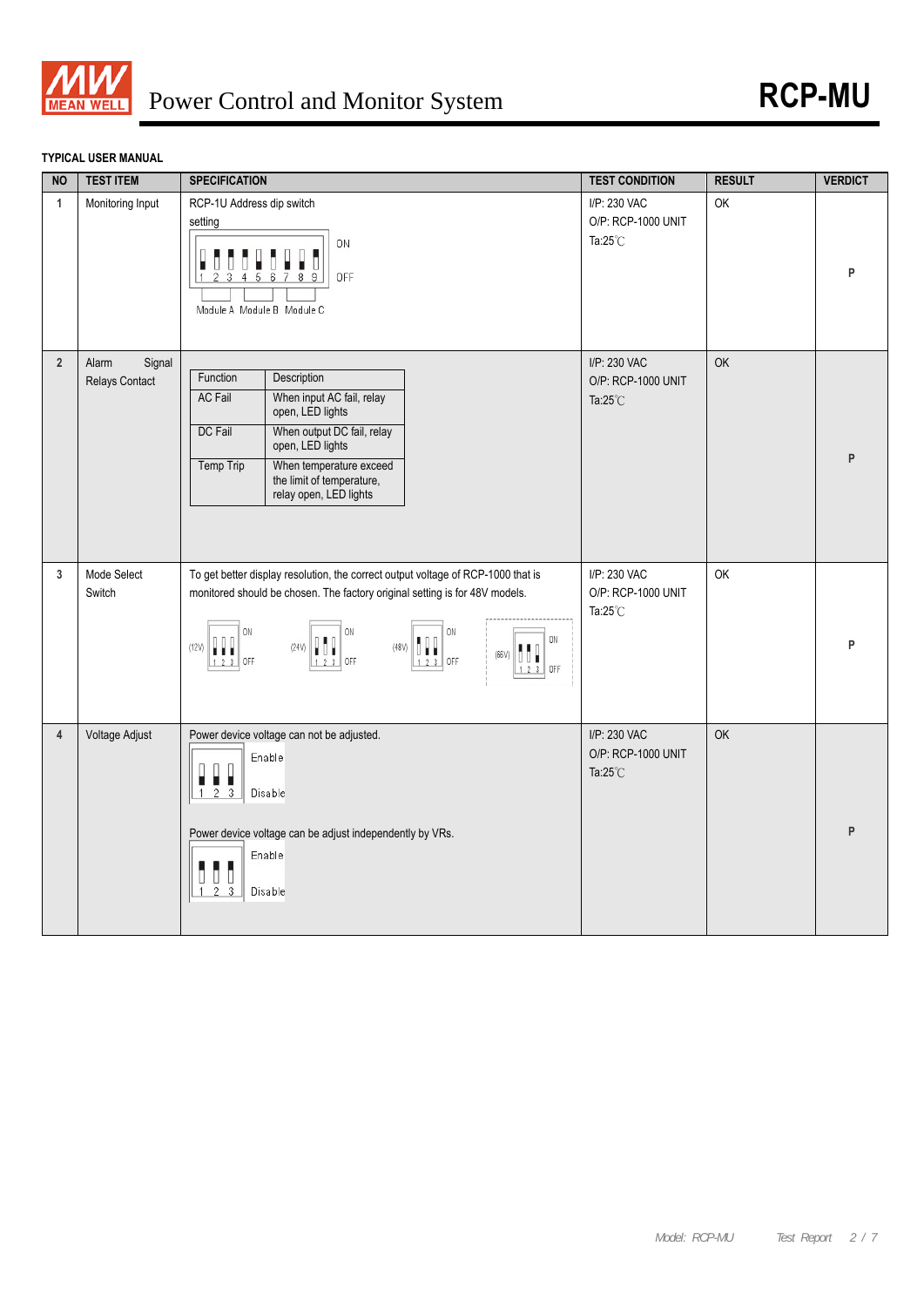

## **7 Segment Display - LED / Relay TEST**:





**•** LED LIGHTS : FAIL  $\leq$   $\circ$  : Relay open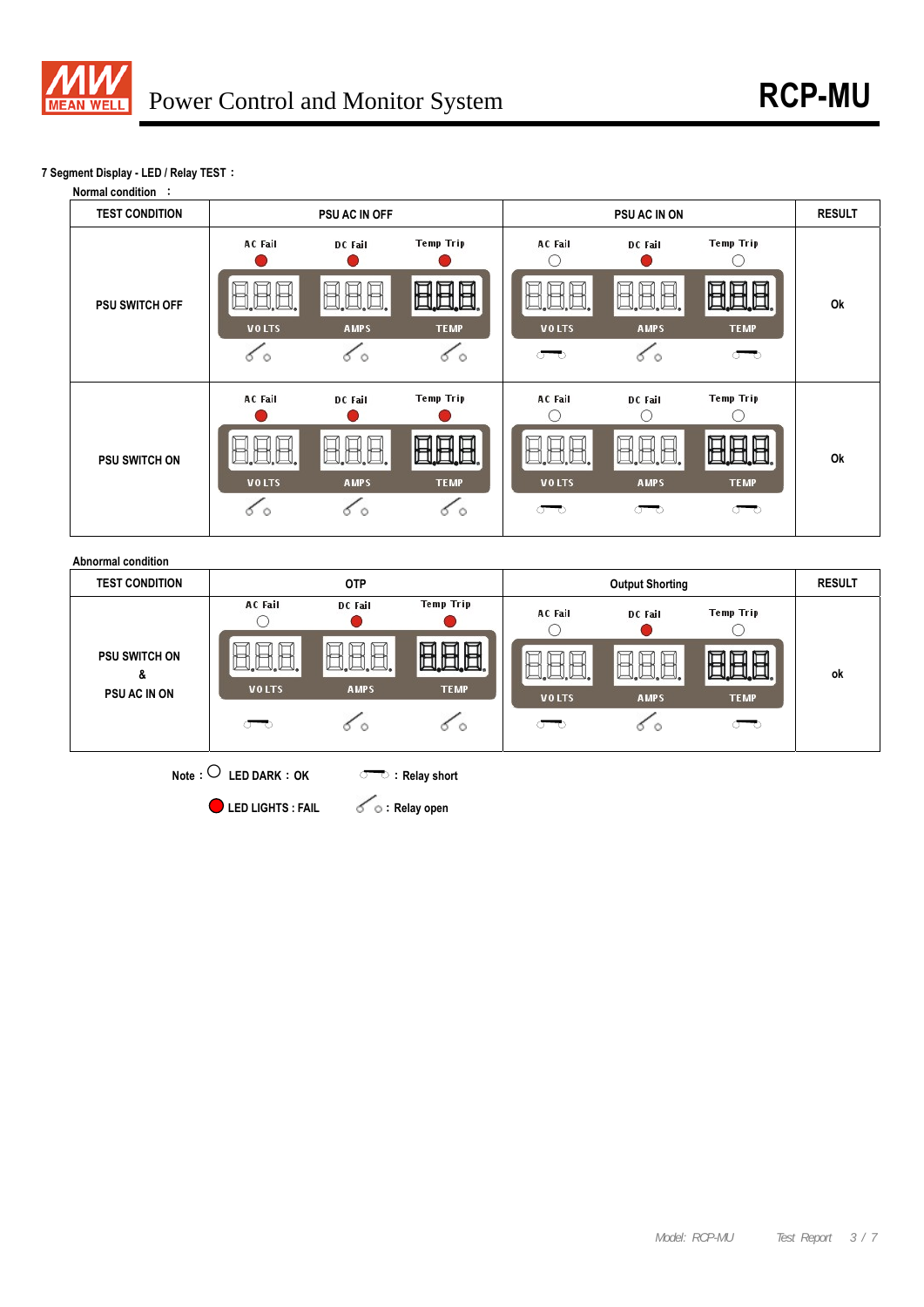

## **DIGITAL METER TEST**:

## **TEST CONDITION**:**INPUT VOLTAGE:230VAC**

| <b>POWER</b><br><b>UNIT</b> | Module | <b>TEST</b><br><b>CONDITION</b> | output voltage<br>on the display | DMM voltage<br>measurement | output current<br>on the display | DMM current<br>measurement | internal<br>temperature on<br>the display | Digital<br>thermometer<br>measurement | <b>VERDICT</b> |
|-----------------------------|--------|---------------------------------|----------------------------------|----------------------------|----------------------------------|----------------------------|-------------------------------------------|---------------------------------------|----------------|
|                             |        | NO LOAD                         | 12.1V                            | 12.07V                     | 0A                               | 0A                         | 35.5°C                                    | 35.7°C                                | OK             |
|                             | Α      | 50% LOAD                        | 12.3V                            | 12.06V                     | 29.8A                            | 30.7A                      | 35.5°C                                    | 35.8°C                                | OK             |
|                             |        | 100% LOAD                       | 12.5V                            | 12.05V                     | 60.1A                            | 61.6A                      | 34.8°C                                    | $35.3^{\circ}$ C                      | OK             |
|                             |        | NO LOAD                         | 12.1V                            | 12.07V                     | 0A                               | 0A                         | $31^{\circ}$ C                            | $30.9^{\circ}$ C                      | OK             |
| RCP-1000-12                 | B      | 50% LOAD                        | 12.4V                            | 12.06V                     | 29.8A                            | 30.6A                      | 30.6°C                                    | 30.7°C                                | OK             |
|                             |        | 100% LOAD                       | 12.5V                            | 12.05V                     | 60.1A                            | 61.5A                      | 29.9°C                                    | 29.8°C                                | OK             |
|                             |        | NO LOAD                         | 12.1V                            | 12.07V                     | 0A                               | 0A                         | 28.7°C                                    | 28.7°C                                | OK             |
|                             | С      | 50% LOAD                        | 12.4V                            | 12.06V                     | 29.8A                            | 30.6A                      | 29.1°C                                    | 29.4°C                                | OK             |
|                             |        | 100% LOAD                       | 12.5V                            | 12.05V                     | 60.1A                            | 61.4A                      | $31.4^{\circ}$ C                          | $30.3^{\circ}$ C                      | OK             |
|                             |        | NO LOAD                         | 23.9V                            | 24.11V                     | 0A                               | 0A                         | $35.9^{\circ}$ C                          | 35.3°C                                | OK             |
|                             | Α      | 50% LOAD                        | 24.2V                            | 24.11V                     | 19.8A                            | 20.3A                      | 36.3°C                                    | 35.5°C                                | OK             |
|                             |        | 100% LOAD                       | 24.2V                            | 24.1V                      | 40.5A                            | 40.9A                      | 36.7°C                                    | 35.8°C                                | OK             |
|                             |        | NO LOAD                         | 23.9V                            | 24.11V                     | 0A                               | 0A                         | $27.6^{\circ}$ C                          | $27.7^{\circ}$ C                      | OK             |
| RCP-1000-24                 | Β      | 50% LOAD                        | 24.1V                            | 24.11V                     | 19.6A                            | 20.3A                      | $28^{\circ}$ C                            | 28.1°C                                | OK             |
|                             |        | 100% LOAD                       | 24.2V                            | 24.11V                     | 40.5A                            | 40.7A                      | 30.6°C                                    | 30.7°C                                | OK             |
|                             |        | NO LOAD                         | 23.9V                            | 24.12V                     | 0A                               | 0A                         | 32.5°C                                    | 31.7°C                                | OK             |
|                             | С      | 50% LOAD                        | 24.2V                            | 24.11V                     | 19.8A                            | 20.2A                      | 32.1°C                                    | 31.4°C                                | OK             |
|                             |        | 100% LOAD                       | 24.2V                            | 24.11V                     | 40.5A                            | 40.7A                      | $31.4^{\circ}$ C                          | $30.3^{\circ}$ C                      | OK             |
|                             |        | NO LOAD                         | 47.8V                            | 48.2V                      | 0A                               | 0A                         | 34.8°C                                    | 34.9°C                                | OK             |
|                             | Α      | 50% LOAD                        | 48.1V                            | 48.19V                     | 10.3A                            | 10.7A                      | 34.8°C                                    | 34.9°C                                | OK             |
|                             |        | 100% LOAD                       | 47.8V-48.3V                      | 48.18V                     | 20.8A                            | 21.6A                      | 34.8°C                                    | 34.8°C                                | OK             |
|                             |        | NO LOAD                         | 48.1V                            | 48.13V                     | 0A                               | 0A                         | 31.8°C                                    | 32.9°C                                | OK             |
| RCP-1000-48                 | Β      | 50% LOAD                        | 48.3V                            | 48.13V                     | 10.2A                            | 10.7A                      | 32.1°C                                    | 32.6°C                                | OK             |
|                             |        | 100% LOAD                       | 48.3V-48.6V                      | 48.12V                     | 20.7A                            | 21.6A                      | 32.1°C                                    | 32.7°C                                | OK             |
|                             |        | NO LOAD                         | 47.8V                            | 48.13V                     | 0A                               | 0A                         | 31.4°C                                    | 32.4°C                                | OK             |
|                             | С      | 50% LOAD                        | 48.1V                            | 48.13V                     | 10.3A                            | 10.8A                      | 31.4°C                                    | 32.3°C                                | OK             |
|                             |        | 100% LOAD                       | 47.8V-48.3V                      | 48.12V                     | 20.6A                            | 21.6A                      | $30.2^{\circ}$ C                          | 31.8°C                                | OK             |
|                             |        | NO LOAD                         | 65.6V                            | 66.14V                     | 0A                               | 0A                         | 31.4°C                                    | $31.9^{\circ}$ C                      | OK             |
|                             | Α      | 50% LOAD                        | 65.6V                            | 66.14V                     | 7.8A                             | 7.5A                       | 30.1°C                                    | $31.5^{\circ}$ C                      | OK             |
|                             |        | 100% LOAD                       | 65.6V-65.9V                      | 66.14V                     | 15.2A                            | 15.3A                      | 30.2°C                                    | 30.6°C                                | OK             |
|                             |        | NO LOAD                         | 65.6V                            | 66.16V                     | 0A                               | 0A                         | 29.9°C                                    | $29^{\circ}$ C                        | OK             |
| RCP-1000-66                 | B      | 50% LOAD                        | 65.6V                            | 66.16V                     | 7.8A                             | 7.5A                       | $30.2^{\circ}$ C                          | 29.4°C                                | OK             |
|                             |        | 100% LOAD                       | 65.6V-65.9V                      | 66.15V                     | 15.2A                            | 15.3A                      | 31.8°C                                    | $30.9^{\circ}$ C                      | OK             |
|                             |        | NO LOAD                         | 65.6V                            | 66.17V                     | 0A                               | 0A                         | $33.3^{\circ}$ C                          | $33.3^{\circ}$ C                      | OK             |
|                             | С      | 50% LOAD                        | 65.6V                            | 66.16V                     | 7.8A                             | 7.6A                       | 32.9°C                                    | $32.5^{\circ}$ C                      | OK             |
|                             |        | 100% LOAD                       | 65.6V-65.9V                      | 66.15V                     | 15.2A                            | 15.4A                      | $33.3^{\circ}$ C                          | $33^{\circ}$ C                        | OK             |

 **NOTE: output voltage/ current /internal temperature on the display. For tolerance range, please refer to specification of RCP-1000.**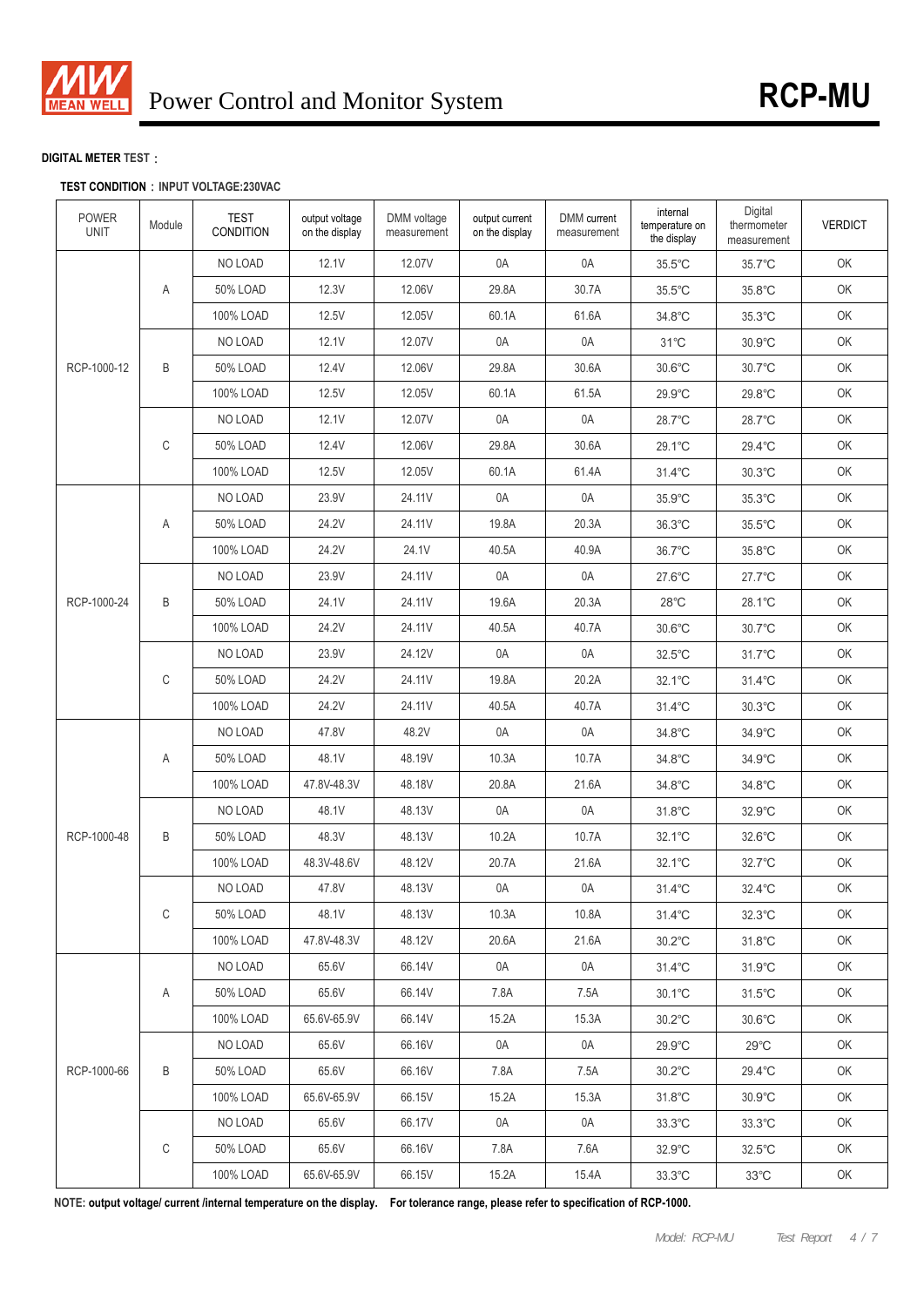

### **ENVIRONMENT TEST**

| <b>NO</b>      | <b>TEST ITEM</b>                                                                       | <b>SPECIFICATION</b>                                                                                                                                                                                     |                                   | <b>TEST CONDITION</b>                                                            | <b>RESULT</b>                             | <b>VERDICT</b> |  |
|----------------|----------------------------------------------------------------------------------------|----------------------------------------------------------------------------------------------------------------------------------------------------------------------------------------------------------|-----------------------------------|----------------------------------------------------------------------------------|-------------------------------------------|----------------|--|
| $\mathbf{1}$   | TEMPERATURE RISE TEST                                                                  | MODEL: RCP-MU<br>1. HIGH AMBIENT BURN-IN: 2.5 HRS                                                                                                                                                        | I/P: 230VAC O/P: RCP-1000-48*3PCS | Ta= 61 $^{\circ}\mathrm{C}$                                                      |                                           |                |  |
|                |                                                                                        | N <sub>O</sub>                                                                                                                                                                                           | Position                          | P/N                                                                              | <b>HIGH AMBIENT</b><br>Ta= $61^{\circ}$ C |                |  |
|                |                                                                                        | $\mathbf{1}$                                                                                                                                                                                             | U101                              | <b>HEF4511B</b>                                                                  | $60.3^{\circ}$ C                          |                |  |
|                |                                                                                        | $\overline{2}$                                                                                                                                                                                           | U7                                | 74HC573D                                                                         | $62.0^{\circ}$ C                          |                |  |
|                |                                                                                        | 3                                                                                                                                                                                                        | U <sub>5</sub>                    | PIC18F4321-I/PT                                                                  | 63.7°C                                    |                |  |
|                |                                                                                        | $\overline{4}$                                                                                                                                                                                           | U <sub>6</sub>                    | 74HC573D                                                                         | 59.8°C                                    |                |  |
|                |                                                                                        | 5                                                                                                                                                                                                        | U <sub>4</sub>                    | 74HC573D                                                                         | 58.4°C                                    |                |  |
|                |                                                                                        | 6                                                                                                                                                                                                        | U <sub>3</sub>                    | 74HC573D                                                                         | 58.9°C                                    | P              |  |
|                |                                                                                        | $\overline{7}$                                                                                                                                                                                           | Q2                                | TIP122 5A/100V                                                                   | 67.8°C                                    |                |  |
|                |                                                                                        | 8                                                                                                                                                                                                        | C7                                | 100u/25V UL10Kh YXM                                                              | 65.0°C                                    |                |  |
|                |                                                                                        | 9                                                                                                                                                                                                        | LF1                               | <b>LF501</b>                                                                     | 60.9°C                                    |                |  |
|                |                                                                                        | 10                                                                                                                                                                                                       | T1 COIL                           | TF-1394                                                                          | 72.4°C                                    |                |  |
|                |                                                                                        | 11                                                                                                                                                                                                       | U1                                | FSDM0265RNB                                                                      | 76.6°C                                    |                |  |
|                |                                                                                        | 12                                                                                                                                                                                                       | C105                              | 220U/35V 105℃ KY                                                                 | 67.0°C                                    |                |  |
|                |                                                                                        | 13                                                                                                                                                                                                       | RY3                               | RELAY OUAZ-SS-112L                                                               | 72.4°C                                    |                |  |
|                |                                                                                        | 14                                                                                                                                                                                                       | RY4                               | RELAY OUAZ-SS-112L                                                               | $71.5^{\circ}$ C                          |                |  |
|                |                                                                                        | 15                                                                                                                                                                                                       | RY <sub>5</sub>                   | RELAY OUAZ-SS-112L                                                               | 69.3°C                                    |                |  |
|                |                                                                                        |                                                                                                                                                                                                          |                                   |                                                                                  |                                           |                |  |
| $\overline{2}$ | <b>LOW TEMPERATURE</b><br>TURN ON TEST                                                 | TURN ON AFTER 2 HOUR                                                                                                                                                                                     |                                   | I/P: 230 VAC<br>O/P: RCP-1000-48*3PCS<br>Ta= $-20^{\circ}$ C                     | TEST: OK                                  | ${\sf P}$      |  |
| 3              | <b>HIGH HUMIDITY</b><br><b>HIGH TEMPERATURE</b><br><b>HIGH VOLTAGE</b><br>TURN ON TEST | AFTER 12 HOURS<br>IN CHAMBER ON<br>CONTROL 60 °C<br>NO DAMAGE                                                                                                                                            |                                   | I/P: 272 VAC<br>O/P: RCP-1000-48*3PCS<br>Ta= $60^{\circ}$ C<br>HUMIDITY= 95 %R.H | TEST: OK                                  | P              |  |
| $\overline{4}$ | <b>VIBRATION TEST</b>                                                                  | 1 Carton & 1 Set<br>(1) Waveform: Sine Wave<br>(2) Frequency: 10~500Hz<br>(3) Sweep Time:10min/sweep cycle<br>(4) Acceleration:2G<br>(5) Test Time:1 hour in each axis (X.Y.Z)<br>(6) Ta: $25^{\circ}$ C |                                   |                                                                                  | TEST: OK                                  | P              |  |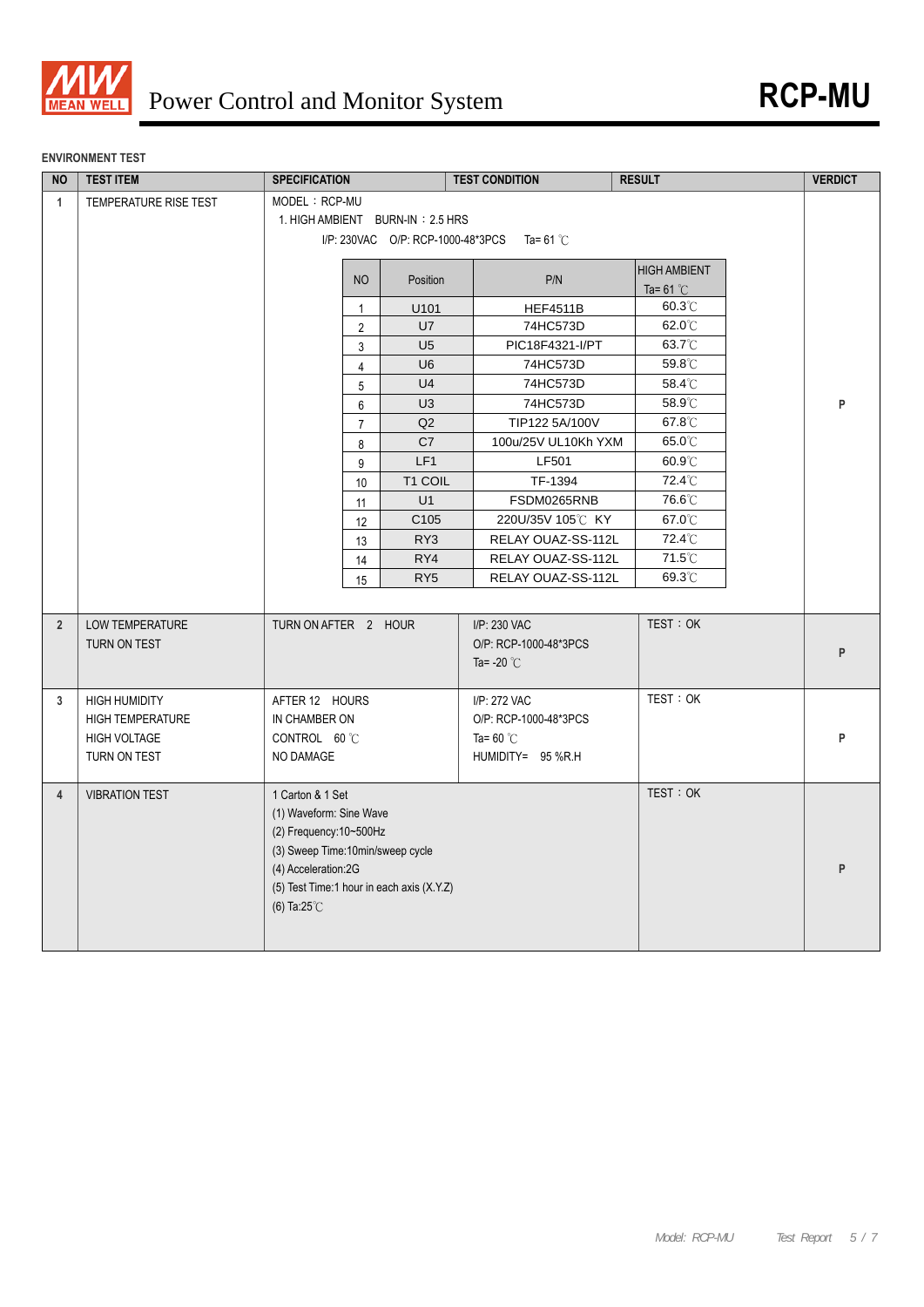

## **SAFETY TEST**

| <b>NO</b> | <b>TEST ITEM</b>            | <b>SPECIFICATION</b>                                                                               | <b>TEST CONDITION</b>                                                                       | <b>RESULT</b>                                                                                             | <b>VERDICT</b> |
|-----------|-----------------------------|----------------------------------------------------------------------------------------------------|---------------------------------------------------------------------------------------------|-----------------------------------------------------------------------------------------------------------|----------------|
|           | <b>WITHSTAND VOLTAGE</b>    | I/P-O/P: 3 KVAC/min<br>I/P-FG: 1.5 KVAC/min<br>O/P-FG: 0.5 KVAC/min                                | I/P-O/P: 3.6 KVAC/min<br>I/P-FG: 1.8 KVAC/min<br>O/P-FG: 0.6 KVAC/min<br>Ta: $25^{\circ}$ C | 1.26<br>$I/P$ -O/P:<br>mA<br>$I/P-FG$ :<br>mA<br>0.85<br>3.41<br>$O/P-FG$ :<br>mA<br>NO DAMAGE            | Þ              |
|           | <b>ISOLATION RESISTANCE</b> | $I/P$ -O/P:500VDC>100M $\Omega$<br>$I/P-FG: 500VDC > 100M\Omega$<br>$O/P$ -FG:500VDC>100M $\Omega$ | $I/P$ -O/P: 500<br><b>VDC</b><br>$I/P$ -FG: 500 VDC<br>O/P-FG: 500 VDC<br>Ta:25℃/70%RH      | $I/P-O/P$ :<br>GΩ<br>1.5<br>$G\Omega$<br>$I/P-FG$ :<br>1.1<br>$O/P-FG$ :<br>GΩ<br>7.4<br><b>NO DAMAGE</b> | P              |
| 3         | <b>GROUNDING CONTINUITY</b> | FG(PE) TO CHASSIS<br>OR TRACE <<br>100<br>$m\Omega$                                                | $40$ A / $2$ min<br>Ta:25℃ / 70%RH                                                          | 18<br>$m\Omega$                                                                                           | Þ              |

# **E.M.C TEST**

| <b>NO</b>      | <b>TEST ITEM</b>                               | <b>SPECIFICATION</b>                                             | <b>TEST CONDITION</b>                                      | <b>RESULT</b>                        | <b>VERDICT</b> |
|----------------|------------------------------------------------|------------------------------------------------------------------|------------------------------------------------------------|--------------------------------------|----------------|
| 1              | <b>HARMONIC</b>                                | EN61000-3-2<br><b>CLASS A</b>                                    | I/P: 230 VAC/50HZ<br>O/P:FULL LOAD<br>Ta: $25^{\circ}$ C   | <b>PASS</b>                          | P              |
| $\overline{2}$ | <b>CONDUCTION</b>                              | EN55022<br><b>CLASS B</b>                                        | I/P: 230 VAC (50HZ)<br>O/P:FULL LOAD<br>Ta: $25^{\circ}$ C | <b>PASS</b><br>Test by certified Lab | P              |
| 3              | <b>RADIATION</b>                               | EN55022<br><b>CLASS B</b>                                        | I/P: 230 VAC (50HZ)<br>O/P:FULL LOAD<br>Ta: $25^{\circ}$ C | <b>PASS</b><br>Test by certified Lab | P              |
| 4              | E.S.D                                          | EN61000-4-2<br><b>LIGHT INDUSTRY</b><br>AIR:8KV / Contact:4KV    | I/P: 230 VAC/50HZ<br>O/P:FULL LOAD<br>Ta: $25^{\circ}$ C   | CRITERIA A                           | P              |
| 5              | E.F.T                                          | EN61000-4-4<br><b>LIGHT INDUSTRY</b><br><b>INPUT: 1KV</b>        | I/P: 230 VAC/50HZ<br>O/P:FULL LOAD<br>Ta: $25^{\circ}$ C   | CRITERIA A                           | P              |
| 6              | <b>SURGE</b>                                   | IEC61000-4-5<br><b>LIGHT INDUSTRY</b><br>$L-N:1KV$<br>L,N-PE:2KV | I/P: 230 VAC/50HZ<br>O/P:FULL LOAD<br>Ta: $25^{\circ}$ C   | CRITERIA A                           | P              |
| $\overline{7}$ | Test by certified Lab $\&$ Test Report Prepare |                                                                  |                                                            |                                      |                |

# **M.T.B.F & LIFE CYCLE CALCULATION**

| <b>NO</b> | <b>TEST ITEM</b> | <b>SPECIFICATION</b>                        | <b>TEST CONDITION</b>                                  | <b>RESULT</b> | <b>VERDICT</b> |
|-----------|------------------|---------------------------------------------|--------------------------------------------------------|---------------|----------------|
|           | <b>CAPACITOR</b> | SUPPOSE C105 IS THE MOST CRITICAL COMPONENT |                                                        |               |                |
|           | LIFE CYCLE       | I/P: 230VAC                                 | O/P: RCP-1000-48*3PCS Ta= 25 °C LIFE TIME= 1182279 HRS |               |                |
|           |                  | I/P: 230VAC                                 | O/P: RCP-1000-48*3PCS Ta= 60 °C LIFE TIME= 104510 HRS  |               |                |

# **COMPONENT STRESS TEST**

| <b>NO</b> | <b>TEST ITEM</b>                                                                   | <b>SPECIFICATION</b>       | <b>TEST CONDITION</b>                               | <b>RESULT</b> |   | <b>VERDICT</b> |
|-----------|------------------------------------------------------------------------------------|----------------------------|-----------------------------------------------------|---------------|---|----------------|
|           | Power Transistor<br>$(D \text{ to } S)$ or $(C \text{ to } E)$ <b>Peak Voltage</b> | Q2 Rated<br>TIP122:100V 5A | I/P:High-Line +3V = 267 V<br>O/P: (1) RCP-1000 UNIT |               | . |                |
|           |                                                                                    |                            | Ta: $25^\circ$ C                                    |               |   |                |